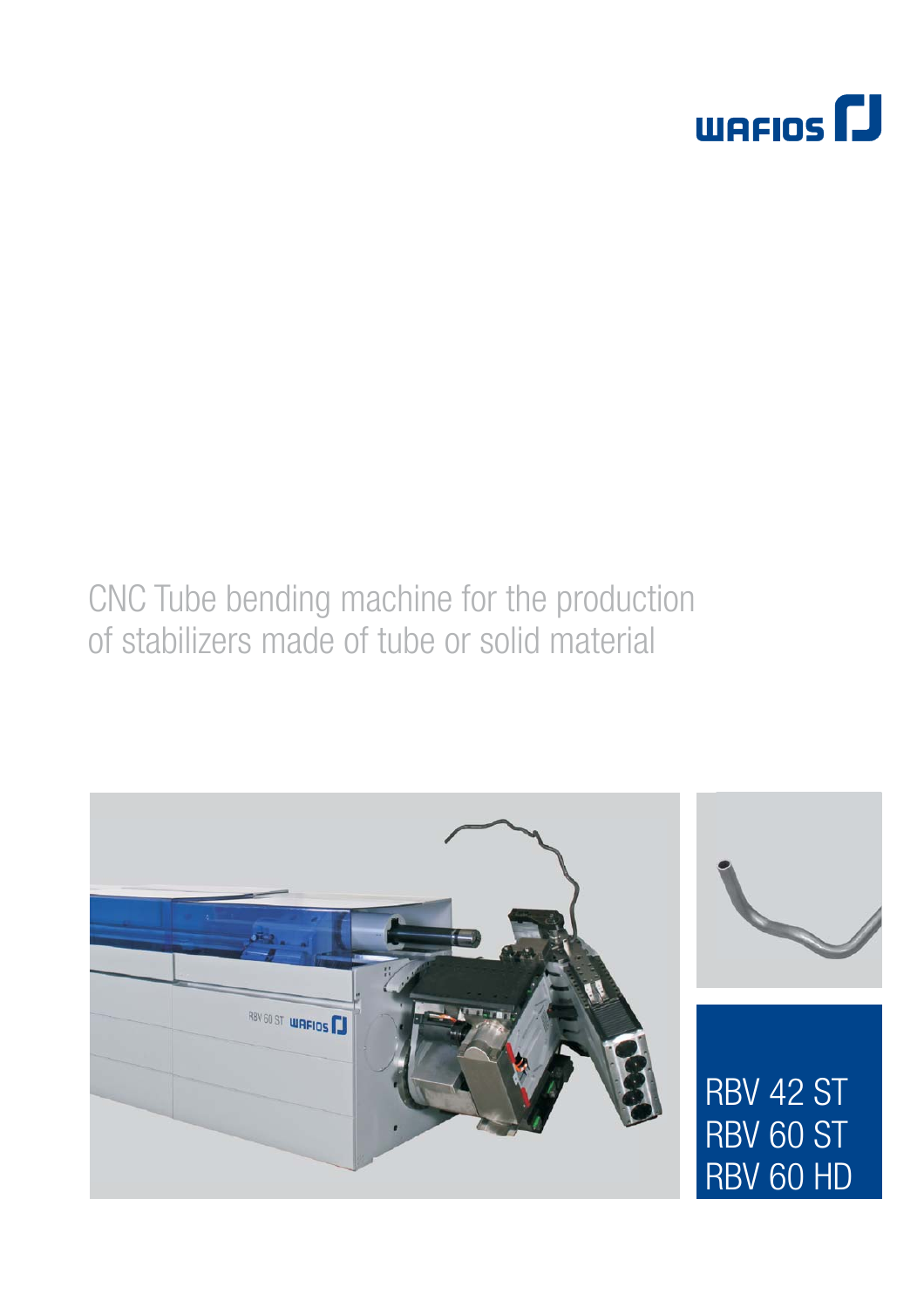# RBV 60 ST RBV 60 HD RBV 42 ST

 $\vee$  Tube positioning with boost pressure function of advance feed unit



### Our Accomplishments for your Benefit

- Value added superior and precise technology
- Versatile application possibilities with high degree of automation
- $\blacksquare$  Maximum output and enormous process safety
- $\blacksquare$  Minimized tooling times due to branch-specific sets of tools (plug & play)

## Design Features

### Machine Structure

- $\blacksquare$  Perfect mating of functionality and design
- Right/left bending for rotary-draw bending operations on one machine and in one clamping
- CNC control of all important functions
- Fully electric drive concept
- Tube positioning with boost pressure function of advance feed unit
- Controlled follow bar
- Up to 2 tool levels for each bending direction
- High degrees of freedom for extreme bending geometries
- **Basic equipment with 9 CNC axes**

### Bending Head

- $\blacksquare$  Improved and more stable design due to previous simulation with FEM
- Improved dynamic and enhanced drive concept
- Heavy-duty spindle for clamping axes

 Stabilizer tool system, shortest clamping lengths without shape tools



#### **Control**

- WAFIOS WPS 3.2 EasyWay with enhanced functionality for bending stabilizers
- User-friendly touch screen with ergonomic control panel

▼ Bending head

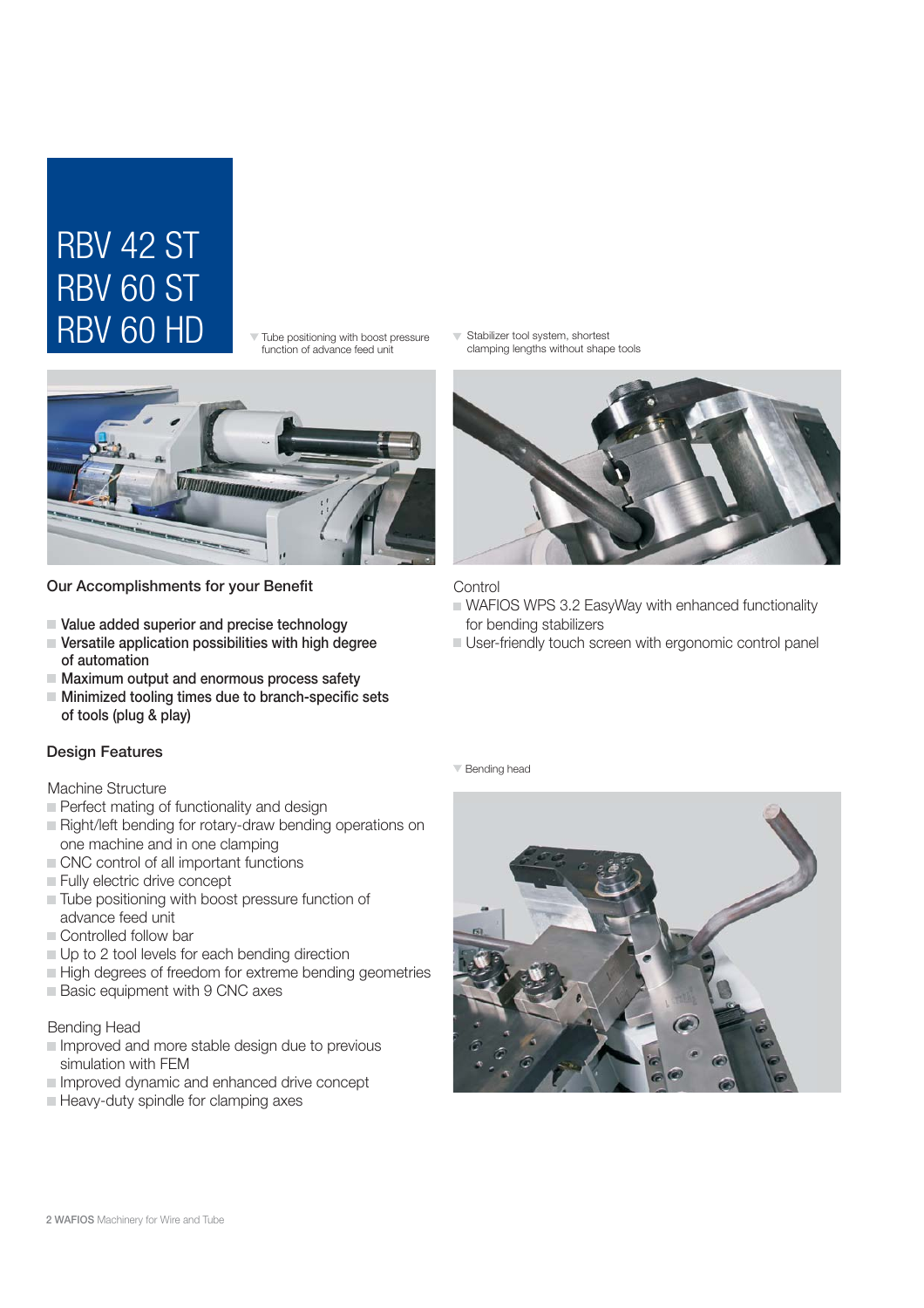# Superior, Versatile and Profitable – WAFIOS RBV 42 ST  $+$  RBV 60 ST/HD CNC Stabilizer Bending Machine

### Perfect Union of Design and Functionality

An ingenious machine concept with integrated automation. Already the standard version of the WAFIOS RBV 60 ST/HD unites different bending procedures with high flexibility in one unique machine concept - also in small-batch production.

The new ergonomic design of the machine body, in combination with the dynamic positioning unit of the bending head meets the most stringent demands with regard to: Accessibility and constructionally adapted feed paths

- Maintenance, service and user friendliness
- Greater range of parts thanks to extremely high degrees of freedom.

The further development of the bending head for improving the rigidity of the housing and the follow bar guide enables:

- Increased repeat accuracy
- **Higher process safety**
- More dynamical acceleration processes

### **Quality**

For more than 100 years the name WAFIOS has stood for the highest in terms of quality expectations, safety standards and technical innovation in German manufacturing systems engineering.

### **Reliability**

Strict quality controls, state-of-the-art production systems and many years of experience guarantee that your investment is in safe hands. Our global service network ensures high availability of WAFIOS machinery.

#### **Efficiency**

High production output and a long service life will save money and shorten the amortization time of your investment.



 WAFIOS WPS 3.2 EasyWay programming with integrated stabilizer production possibilities



△ Real-time simulation improves availability due to a safe data base



 Heavy-duty bending head with open clamping



A Heavy-duty bending head with closed clamping during bending operation